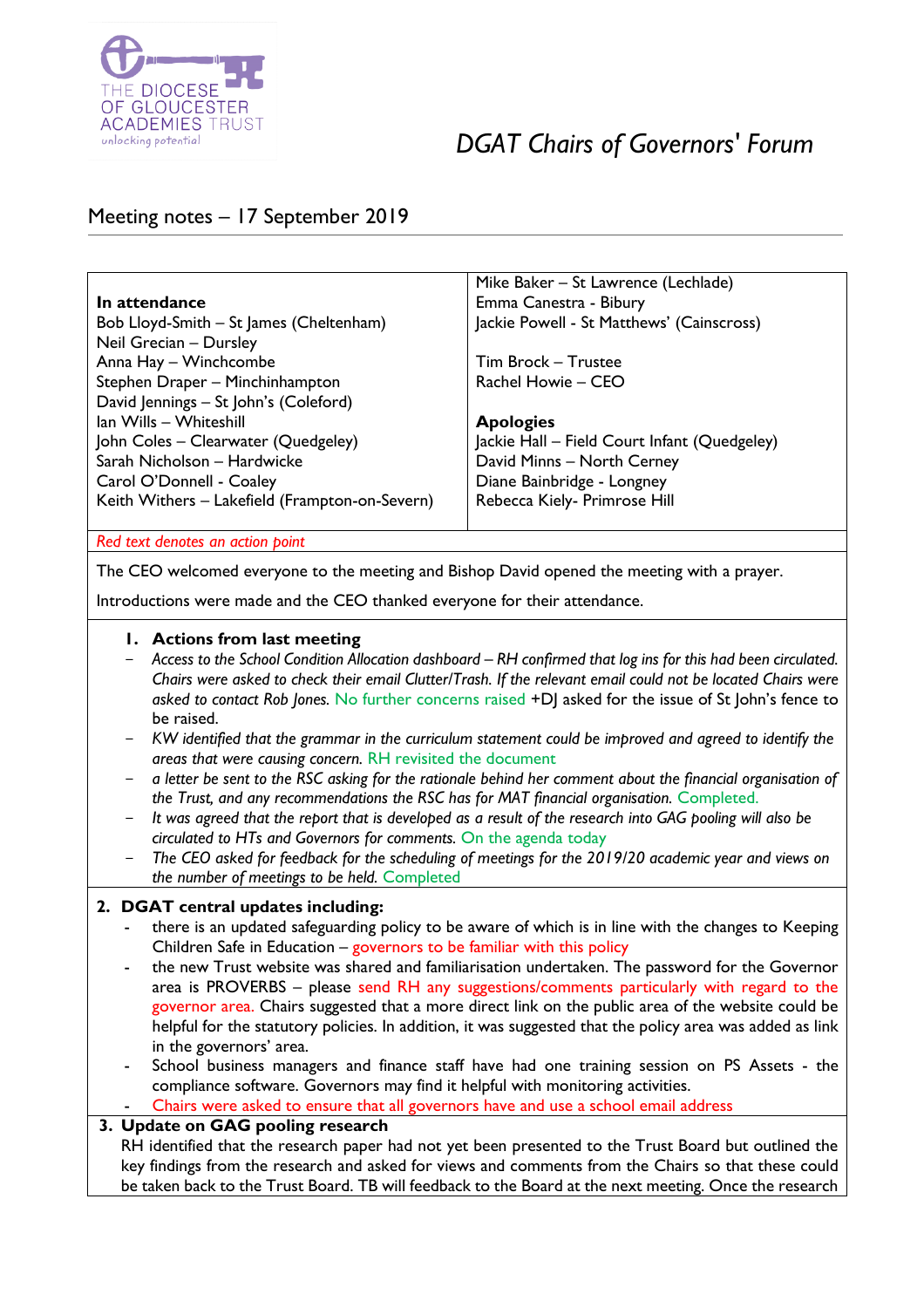findings have been presented, the Board will make a decision on the next steps to be taken. RH will keep Chairs informed.

#### **4. Training**

The training brochure on the website was shared.

#### **5. Vision work update**

The draft vision was presented and explained. Overall the vision and core principles were received positively with suggestions that

- the 4 words in the purple circles seem disjointed could these be the 4 core words included in the tree diagram (wisdom, hope, dignity, community)
- the tree diagram does not standalone well the back story and development need to be understood. This may not work well on the website
- the word relentlessly may not convey the right message
- could the vision statement be shortened

#### **6. Parish/school relationships - #101ways**

The document was shared – it is a resource to help schools and parishes create meaningful links and relationships RH will add this to the website

### **7. Governors' handbook**

After discussion it was agreed that a Trust Governor Handbook would be useful. Chairs to contact RH if they are willing to be on a working group to create this resource.

#### **8. Trust Board update**

RH outlined the items on the next Trust Board agenda which included:

- Priority schools for 2019/20 who are they and what support are they receiving
- Annual plan
- Vision and core principles
- Complaint Feedback
- Bream CofE Primary School
- Feedback from CofG Forum and HT Forum
- GAG pooling report
- Trust Annual Review feedback

The trust annual review with the Regional Schools Commissioner is taking place next Monday.

The key data headlines for the Trust are

EYFS – GLD is above the national average but there is a large gap between PP and non-PP pupils Phonics – is above the national average but there is a large gap between PP and non-PP pupils Key Stage 1 – generally a positive picture – there were too few pupils gaining greater depth in writing Key Stage 2 – the focus area is reading and greater depth in writing

RH asked Chairs to consider if they have any governors who have the right skills to be co-opted to the Trust's Audit and Finance Committee and let her know. The commitment would be to four 2-hour meetings a year.

#### **9.Teacher Pay increases**

Once the Teachers' Pay Increase information is received from the Local Authority RH asked Chairs to discuss this at school level and feedback their views to RH to take to the Board to consider when they are making their decision on this issue. RH also discussed this with HT at their forum today.

#### **10. AOB**

BLD explained that there had been a tragic death of a teacher at St James. In due course he suggested that sharing the response to this experience would be helpful to others.  $+D$  identified he could add some experience of dealing with the death of a headteacher. To be added to a future agenda

KW thanked the DGAT central team for their support during their recent Ofsted inspection

KW asked if there was any update on central procurement. RH reported that there is nothing to feedback at present, but it formed part of this year's annual plan.